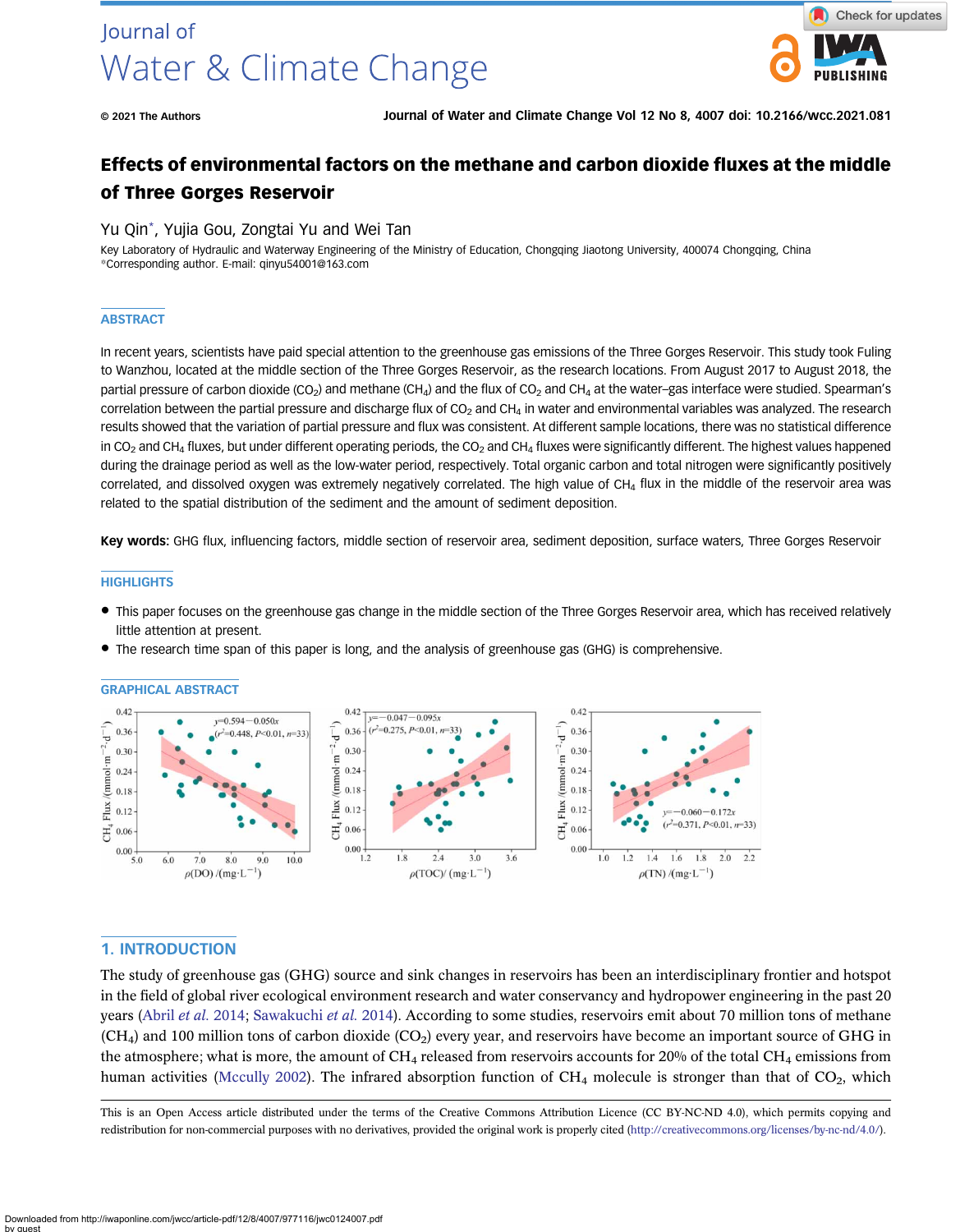makes the global warming efficiency of CH<sub>4</sub> 20–32 times that of  $CO<sub>2</sub>$  [\(Rodhe 1990;](#page-13-0) [Lemer & Roger 2001\)](#page-12-0), and plays an important role in global warming. At present, the preliminary consensus is that the reservoir will have a high GHG flux in the initial 10–20 years and gradually stabilize after 20 years [\(Tremblay](#page-13-0) *et al.* 2004). Therefore, the main factors affecting the change of GHG source and sink of reservoirs are the age of reservoirs and the climate zone of reservoirs ([Barros](#page-11-0) et al. [2011;](#page-11-0) [Kumar](#page-12-0) et al. 2019). At the same time, the differences in rainfall, air temperature, wind speed and relative humidity among the crops on the two sides verified by the SAWT model also have indirect effects on the reservoir ([Dash](#page-11-0) et al. 2021).

Dissolved oxygen (DO), chlorophyll concentration, temperature, surface water temperature, salinity and turbidity are known as water quality variables [\(Shamshirband](#page-13-0) et al. 2019). According to the existing studies, the release form of carbon is mainly  $CO<sub>2</sub>$  in the case of abundant oxygen in water, while the form is mainly  $CH<sub>4</sub>$  and  $CO<sub>2</sub>$  in the case of anoxic or anaerobic conditions. Therefore, an important indirect factor in the production, diffusion and release of GHG is the concentration of DO in water. In the tropical reservoirs, part of CH<sub>4</sub> generated in sediments rose to the water surface through diffusion ([Rosa](#page-13-0) *[et al.](#page-13-0)* 2003). However, due to the gradual increase in the concentration of DO in the rising process, most of the CH<sub>4</sub> was oxidized to  $CO<sub>2</sub>$  by  $CH<sub>4</sub>$ -oxidizing bacteria on the anaerobic–aerobic critical surface. As a result, the CH<sub>4</sub> release from the water–gas interface was significantly reduced, while the  $CO<sub>2</sub>$  release was increased. Changes in concentrations of C and N in water also affect the primary productivity of aquatic plants and the metabolic process of plankton, and the concentration of pollutants changes along the river, thus indirectly affecting the concentrations of  $CO<sub>2</sub>$  and  $CH<sub>4</sub>$  in water and the release fluxes of  $CO_2$  and  $CH_4$  at the water–air interface [\(Yang](#page-13-0) *et al.* 2013; [Kargar](#page-12-0) *et al.* 2020).

After the completion of the Three Gorges Reservoir, several kilometers to tens of kilometers of river water were inundated to form slow or still water reaches in the lower reaches of the mainstream and tributaries of the Yangtze River, and river water was significantly reduced in the tributaries. The original diversified and fast-flowing river system disappeared, and a complex lake–river system with slow or even stationary water flow appeared ([Nilsson & Berggren 2000](#page-12-0)). It is worth noting that the Three Gorges Reservoir is a typical channel canyon reservoir. After the establishment of the reservoir, the water level of the natural channel increases, and the flow velocity gradually slows down. The changes of the natural river hydrodynamic environment brought about by the construction of the dam and the water impoundment process also lead to the accumulation of sediment in the reservoir with the increase of the operating years. While the self-purification capacity of water body is weakened, for the river–lake transitional water body, the carbon which is from biogeographic transformation and GHG source and sink in the reservoir also presents transition and high heterogeneity in time and space [\(Morales-Pineda](#page-12-0) et al. 2014). For example, in the river area at the tail of the reservoir, the reservoir mainly degrades carbon from different sources because the upstream river has more organic matter from different sources. However, in the lake area at the head of the reservoir, due to the decrease of flow rate, the enhancement of light transmittance and the growth of algae, the reservoir mainly presents the process of endogenous carbon synthesis. The differences described above will, to some extent, lead to gradient changes in the source and sink of GHG in reservoirs in time and space [\(Li 2018](#page-12-0); Li et al. [2018b](#page-12-0)). In the past 10 years, many teams in China have been monitoring and analyzing GHG and reservoir carbon cycle in the Three Gorges Reservoir (Li et al. [2016a;](#page-12-0) [Liu](#page-12-0) [et al.](#page-12-0) 2017; [Li 2018\)](#page-12-0). The main views are as follows: (1) The GHG source and sink volume of the water body in the Three Gorges Reservoir does not have the characteristics of high release flux as previously reported. On the contrary, it is at a low level in the global case base (Li et al. [2018b\)](#page-12-0). (2) The mainstream of the Three Gorges Reservoir mainly degrades substances of different sources, while the algae growth in the backwater area of tributaries may present a local carbon sink phenomenon (Qin et al. [2017a](#page-13-0)).

At present, there are few reports on the characteristics and influencing factors of GHG sources and sinks in the middle section of the Three Gorges Reservoir. The middle section of the Three Gorges Reservoir (Fuling–Wanzhou section), as a transition section from 'fluvial facies' to 'lacustrine facies', is different from rivers and lakes in terms of channel characteristics ('S' type) (Li et al. [2016b\)](#page-12-0), habitat characteristics, ecological structure and function, and key source factors (Li et al. [2018b](#page-12-0)). In addition, the current literature reports mainly focus on the macro characteristics of reservoir GHG sources and sinks, and the relevant literature reports focus on the spatial heterogeneity of reservoir GHG and its influencing factors are still limited. Therefore, the study of the typical sections of the Three Gorges Reservoir can effectively improve the understanding of GHG emissions in the reservoir ecosystem and clarify its impact on the global carbon cycle, which is of self-evident importance. In the preliminary investigation, the gas concentration in the water body of the Three Gorges Reservoir was initially tracked and monitored. The study found that the highest concentration of GHG in the water body appeared in the middle section of the reservoir, and there was no significant change in the concentration along with the depth of the river. It is preliminarily judged that this characteristic is related to the spatial distribution of sediment deposition in the mainstream of the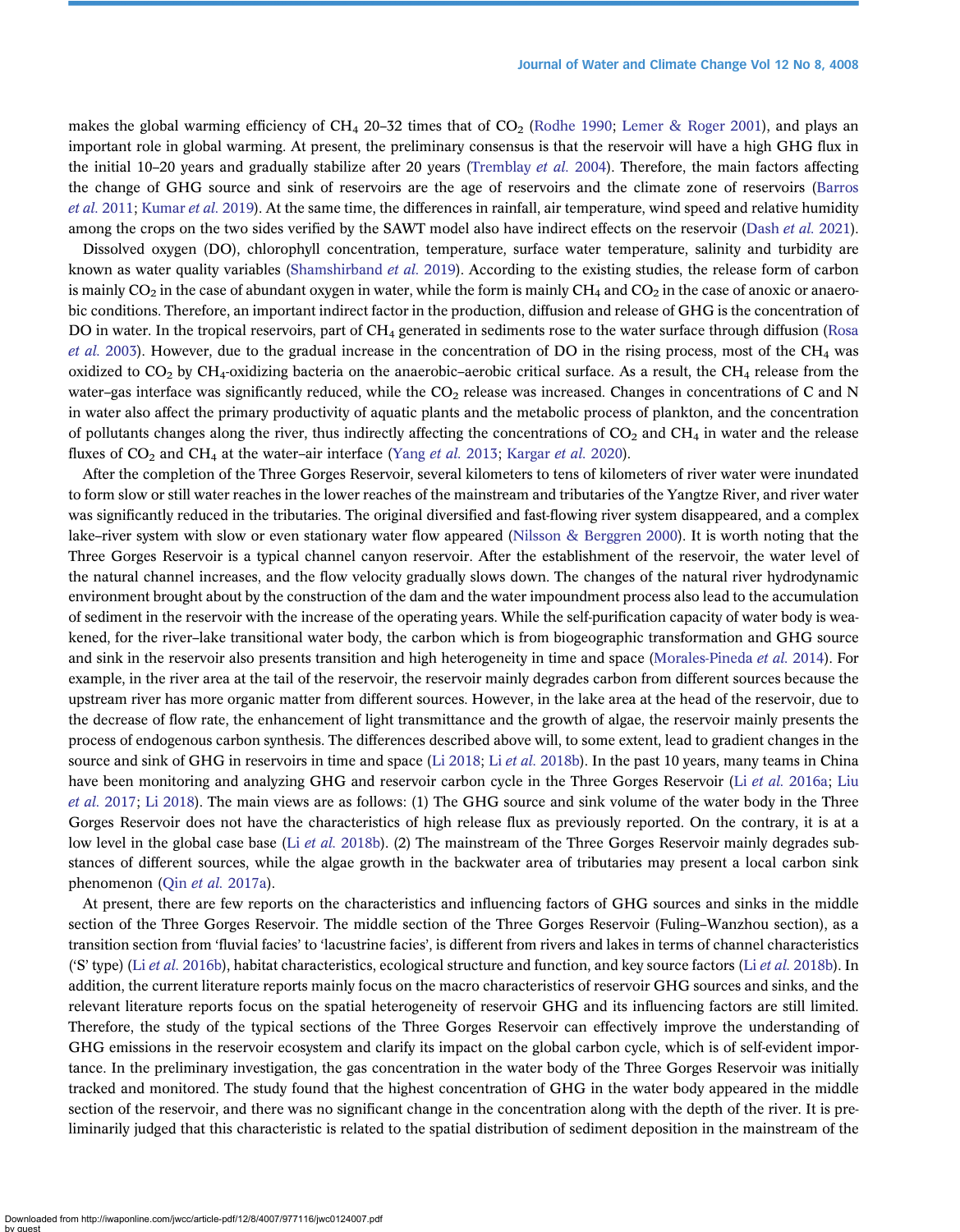Three Gorges Reservoir to some extent and may be affected by the operation of the reservoir 'storing clear water and discharging muddy water' ([Maeck](#page-12-0) et al. 2013).

Therefore, this study selected three typical sections of Fuling (FL), Zhongxian (ZX) and Wanzhou (WZ), which are in the middle section of the Three Gorges Reservoir, as the objects to carry out a 1-year in situ monitoring experiment. Combined with environmental factors such as meteorological and climatic conditions, the study revealed the main factors affecting the change of GHG source and sink in the middle section of the Three Gorges Reservoir. This study provides theoretical and data support for further study of GHG effects of the reservoir and provides a basis for further revealing the biogeochemical process of GHG source and sink changes in the middle section of the Three Gorges Reservoir under the operation of the reservoir.

#### 2. MATERIALS AND METHODS

#### 2.1. Study site

The length of the Three Gorges Reservoir is about 663 km. The average water surface width of the mainstream reservoir sec-tion is 1,100 m, and the water area is about 1,084 km<sup>2</sup> (Li et al. [2013;](#page-12-0) Luo et al. [2018\)](#page-12-0). According to the operational plan of the Three Gorges Project about 'storing clear and releasing muddy', the water level of the reservoir will be lowered to 145 m before the flood season begins at the end of June and gradually be increased to175 m after the flood season ends at the end of September. The range is between 145 and 175 m. The drainage period is from February to May, while the low-water-level operation period is from June to September, and from October of each year to January of next year is the period of impoundment and high-water-level operation (short for 'high-water-level period'). When the water level is at a low running stage, the backwater of the mainstream reaches the downstream of Chongqing Longevity area, 524 km away from the leading edge of the dam, which is called the 'perennial backwater area' (Li et al. [2015a\)](#page-12-0).

In the preliminary investigation, our team tracked and monitored the gas concentration in the water body of the Three Gorges Reservoir. The study found that the highest concentration of GHG in the water body appeared in the middle section of the reservoir (Wanzhou–Fuling section), and there was no significant change in the concentration along the depth of the river (Figure 1). Based on the above analysis, in this study, we chose three sections, Fuling (FL), Zhongxian (ZX) and Wanzhou (WZ), as key research areas in the 'perennial backwater area' mentioned to carry out in situ observation for 1 year.

FL, which is located in the middle of Chongqing and located at the conjunctions of the Yangtze River and the Wujiang River, is 120 km from Chongqing above and 482 km from the Three Gorges Dam below. This reach, with a flow of 86 km and an average annual flow of about 11,200 m<sup>3</sup>/s, is a typical mountainous river course in the upper reaches of the Yangtze River. The annual runoff distribution of this reach is extremely uneven, with an average flow of 1,050  $m^3/s$  from June to October in the flood season, and its runoff accounts for 74.5% of the annual runoff.

ZX, 190 km above Chongqing and 386 km below the Three Gorges Dam on the Yangtze River, is located in the eastern and central part of Chongqing. The reach is flat and wide, with a uniform flow of 88 km and an average annual flow of about  $12,400 \text{ m}^3/\text{s}$ .

WZ, located in the northeast of Chongqing, is a central city in the upper reaches of the Yangtze River. It is 328 km from Chongqing and 283 km from the Three Gorges Dam. This reach is a stable section of large mountain rivers, with a relatively straight course of 84.3 km and an average annual flow of about 13,700  $\text{m}^3$ /s.

The data obtained by the study will be divided according to the above three water-level running periods to analyze the changes of GHG flux source and sink in the Three Gorges Reservoir section. Total amount of water will influence the



Figure 1 | Concentration distribution of CH<sub>4</sub> in water of the Three Gorges Reservoir (Li [et al.](#page-12-0) 2020).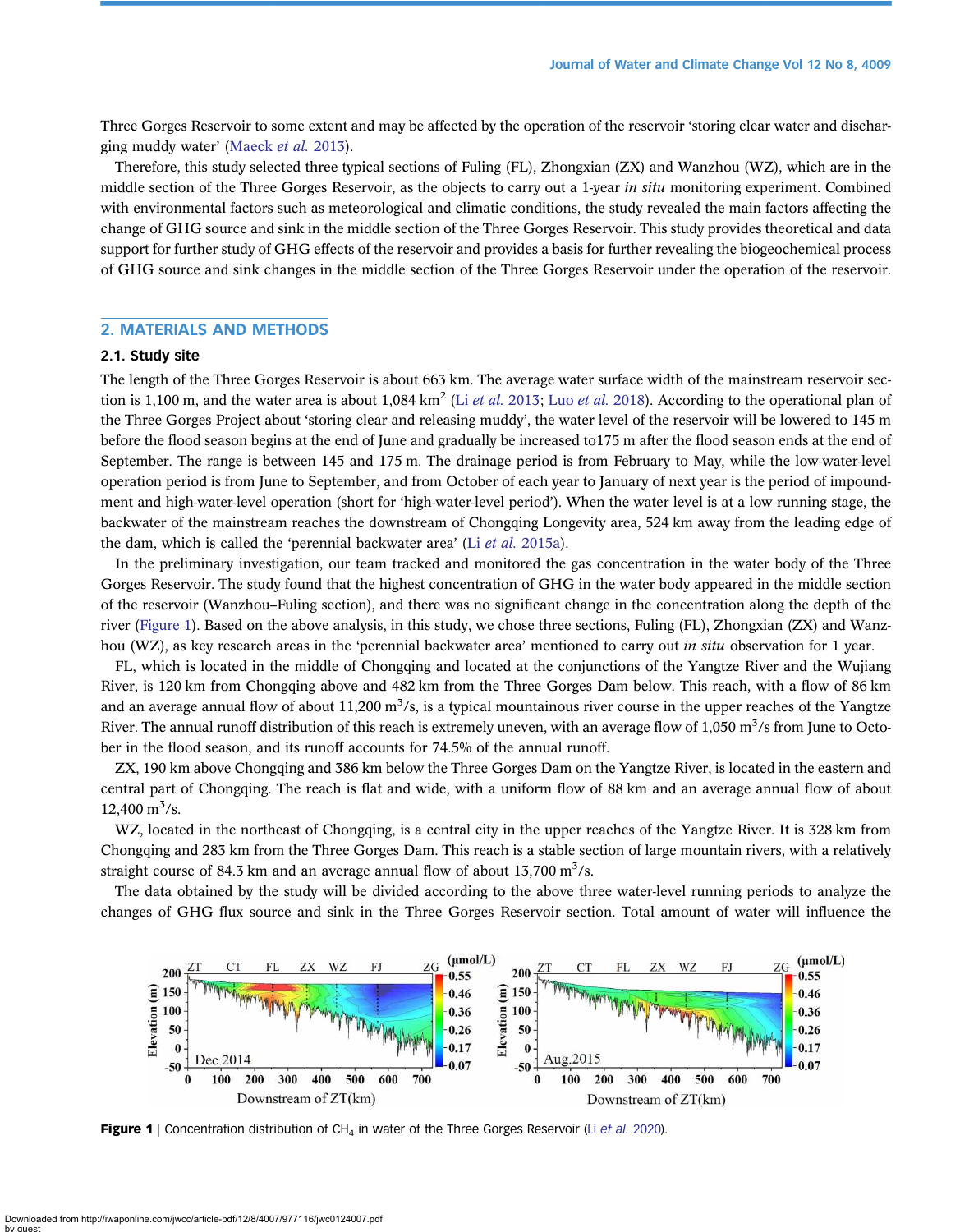turbidity of the reservoir [\(Alizadeh](#page-11-0) et al. 2018). From August 2017 to August 2018, the water level changes during the study period of the Three Gorges Reservoir (Figure 2) (source: <https://www.ctg.com.cn/sxjt/sqqk/index.html>).

# 2.2. Sampling and analysis

From August 2017 to August 2018, this study conducted monthly monitoring and analysis on three sampling sites for a period of 12 months. The monitoring time of all sampling sites was controlled from 20th to 22nd of each month. Massive amounts of GHG gathering research will be at 9:00–11:00 [\(Wu 2016](#page-13-0)) as the representative of the flux of the day time, [Wu \(2012\)](#page-13-0) to choose 9:00–11:00 in the morning in the Three Gorges Reservoir with monitoring, Zhao et al. [\(2011\)](#page-13-0) monitored GHG emissions in the Xiangxi River Basin of the Three Gorges Reservoir from 9:00 to 14:00. Due to spatiotemporal differences in GHG fluxes, GHG fluxes at the same point and at different times will also change. To obtain more accurate data, the sampling time of this study is as much as possible controlled at 9:00–11.00 am. The sampling tool is a 5-L water sampler to collect the 0.5 m surface water of the above three sections, respectively [\(Gong](#page-12-0) *et al.* [2019](#page-12-0); Liu *et al.* 2019), the water samples will be sent back to the laboratory immediately on the same day, all the test and analysis work will be completed within 48 h, and the relevant water environmental indicators and the characteristics of GHG flux at the water–air interface will be monitored simultaneously.

At present, there are two commonly used methods for monitoring the gas emission flux at the water–gas interface: one is static chamber method – gas chromatography; the other is the combination of headspace balance method – gas chromatography and thin boundary layer (TBL) model estimation method. Static box-gas chromatography is usually only able to obtain flux data at points, with high labor intensity and high cost of gas analysis, which makes it unsuitable for large area and long-term observation. Therefore, static box-gas chromatography is only suitable for the observation of static water bodies [\(Tremblay](#page-13-0) et al. 2005). However, the model estimation method is most commonly used in field monitoring due to its simplicity, flexibility and easy operation (Qin *et al.* [2017b\)](#page-13-0). Considering the strong fluidity of the water body, the long distance between sampling points, the long duration of monitoring and the poor geographical and climatic conditions of the points, the feasibility of the static box method is weak. In addition, due to the disturbance of water outside the box, the flux data obtained by the static box method is relatively discrete. The comparative experiment shows that the flux results obtained by the TBL estimation method are generally more stable than the former method (Yao [et al.](#page-13-0) 2015). Therefore, in this study, the GHG flux at the water–gas interface in the middle section of the Three Gorges Reservoir was obtained by using the headspace balance TBL model estimation method.



Figure 2 | Sampling point and flow water-level map of the Three Gorges Reservoir; sample list is showed in [Table 1](#page-4-0).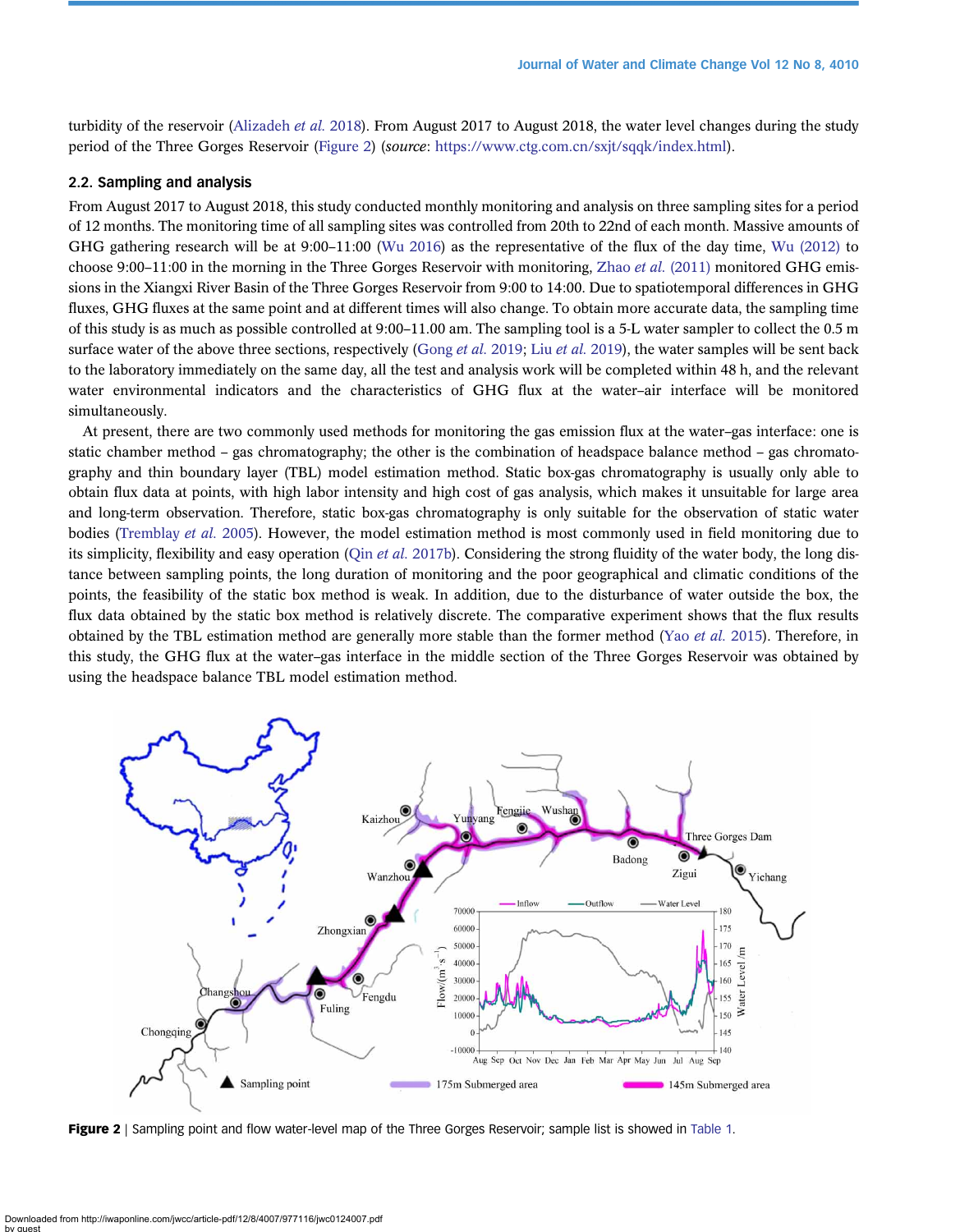<span id="page-4-0"></span>Table 1 | Basic information of the sampling sites

| <b>Sample sites</b> | Location                        |
|---------------------|---------------------------------|
| FL                  | 29°48′00"N, 107°27′00"E         |
| ZX                  | 30°24′57.63″N, 108°12′40.86″E   |
| WZ                  | 30°46′26.66" N, 108°24′46.74" E |

At the sampling place, the headspace bottle is placed in a water collector filled with water and sealed in a completely submerged state. It is confirmed that there is no bubble in the headspace, put it upside down and send it back to the laboratory for analysis. The bottle is sealed in a completely submerged state. At the same time, it is confirmed that there is no bubble in the head empty bottle, it is placed upside down, and sent back to the laboratory for analysis. After the headspace bottle filled with water sample is taken out, two injection needles are inserted into the headspace bottle at the same time at room temperature, to the headspace bottle injection of 5 mL of high-purity nitrogen mechanical shock after 20 min, after waiting for two phase of water–gas balance to extract the upper air bottle, into an agilent7820A gas chromatograph, after TDX-01 chromatographic column separation in an Ni catalyst with a FID detector test, after obtaining the  $CO_2$  and  $CH_4$  concentration, Equation (1) is plugged in, to get water samples under test of  $CO_2$  and  $CH_4$  partial pressure [\(Kolb & Ettre 2006\)](#page-12-0), the specific method to cal-culate the GHG see literature (Qin et al. [2017b](#page-13-0)):

$$
P(Gas) = \frac{(P_{\text{final}} \times K_{\text{equailibrium}}) + ((HS/S) \times \frac{(P_{\text{final}} - P_{\text{initial}})}{V_{\text{m}}})}{K_{\text{sample}}}
$$
(1)

where  $P(Gas)$  is the gas partial pressure in the water sample to be measured,  $\mu$ atm;  $P_{initial}$  and  $P_{final}$  are the partial pressure of the gas to be measured in the air above the bottle before and after equilibrium, μatm; HS/S is the volume ratio of the gas in the bottle to the water;  $K_{\text{sample}}$  and  $K_{\text{equilibrium}}$  are the corresponding solubility of the gas to be measured at the time of sampling and water temperature in the bottle before sample analysis, respectively, mol $L^{-1}$ -atm<sup>-1</sup>;  $V_m$  is the mole of the gas volume, mol·L<sup>-1</sup>; the unit of partial pressure is uniformly converted into Pa,1  $\mu$ atm = 0.101325 Pa.

According to Fick's law [\(Rantakari](#page-13-0) et al. 2015), for freshwater, the gas exchange flux at the water–air interface can be calculated by the following equation:

$$
Flux = k_x(C_{water} - C_{air})
$$
 (2)

where Flux is the GHG diffusion flux, mmol·m<sup>-2</sup>·d<sup>-1</sup>;  $k_x$  is the gas exchange coefficient, cm·h<sup>-1</sup>;  $C_{water}$  is the GHG concentration in water,  $\mu$ mol·L<sup>-1</sup>;  $C_{air}$  is the GHG concentration in the atmosphere,  $\mu$ mol·L<sup>-1</sup>.

For the gas exchange coefficient  $k_x$ , the empirical model formula [\(Rik 1992\)](#page-13-0) is adopted, the instantaneous wind speed ( $U_1$ ) above the water surface measured in the field is used and the wind speed at 10 m above the water surface  $(U_{10})$  is converted according to the following equation:

$$
U_{10} = 1.22 \times U_1 \tag{3}
$$

At the sampling place, the water temperature and DO were measured by YSI® Pro ODO (the accuracy of 0.1 °C, 0.01 mg·L $^{-1}$ , respectively); the pH value was measured by the multi-parameter water quality analyzer HACH® MS5 (the accuracy of 0.01); the instantaneous wind speed above the water surface was measured by AR-826 anemometer (the accuracy was 0.01 m·s<sup>-1</sup>); the temperature was measured by the thermometer on site (the accuracy was 0.1 °C); the atmospheric pressure is measured by a barometer on site (with an accuracy of 0.01 bpa); the field measuring instruments have passed the standard calibration procedures before sampling; and at the end of the sampling field test, the water samples from each section are taken back to the laboratory to complete the analysis and testing of other indicators, including total organic carbon (TOC) and total nitrogen (TN), within 48 h ([Yang & Lv 2016\)](#page-13-0). Inside the TOC was determined by Whatman GF/F glass fiber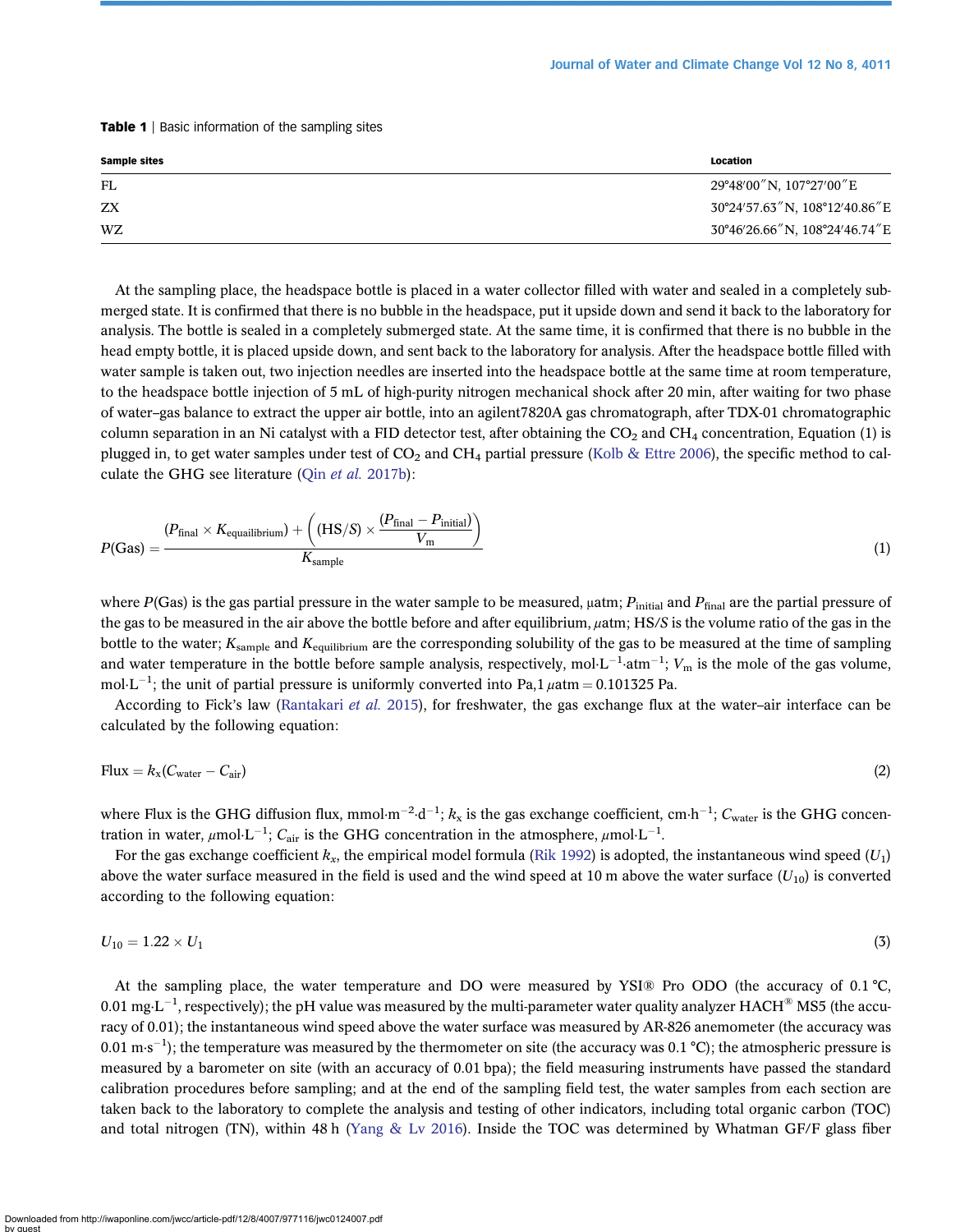filter membrane, which was dried at 450 °C for 4 h, and the TN was determined by alkaline potassium persulfate oxidation ultraviolet spectrophotometry.

#### 2.3. Data analysis method

In this study, all the experimental and calculated data were entered into SPSS<sup>®</sup> or Origin<sup>®</sup> for statistical analysis, and one-way ANOVA was used to explain the differences of the data in different periods and spaces. Spearman's correlation analysis was used to analyze the correlation between  $CO<sub>2</sub>$  and  $CH<sub>4</sub>$  concentration and various environmental factors (DO, TOC and TN), or Origin was used for linear regression analysis, indicating the linear correlation between data changes. There are also Pearson's correlation analysis methods for correlation analysis, but Spearman's analysis is more suitable and more accurate because GHGs belong to non-normal distribution. Pearson's correlation analysis is more suitable for data with normal distribution ([Dash](#page-11-0) et al. 2019).

#### 3. RESULTS AND DISCUSSION

## 3.1. Results

# 3.1.1. Changes of  $CO<sub>2</sub>$  partial pressure in water and flux at the water-air interface

As shown in Figure 3, the average annual partial pressure of  $CO_2$  in the middle of the Three Gorges Reservoir is 155.8  $\pm$ 38.2 Pa. The average annual partial pressure of  $CO_2$  at FL point was 148.8  $\pm$  34.3 Pa, reaching its maximum value in May of the next year; the average annual partial pressure of  $CO_2$  at ZX point was 157.5  $\pm$  38.3 Pa, reaching its maximum value in April of the next year; and the average annual partial pressure of  $CO_2$  at WZ point was 161.2  $\pm$  40.7 Pa, reaching its maximum value in April of the next year. The monthly changes of FL, ZX and WZ were similar. There was no significant difference in  $CO_2$  partial pressure at each point (ANOVA,  $P > 0.05$ ). The mean partial pressures of  $CO_2$  in the high-water



Figure 3 | CO<sub>2</sub> partial pressure of water and CO<sub>2</sub> flux at the water–air interface. (Note: a and b indicate differences between groups.)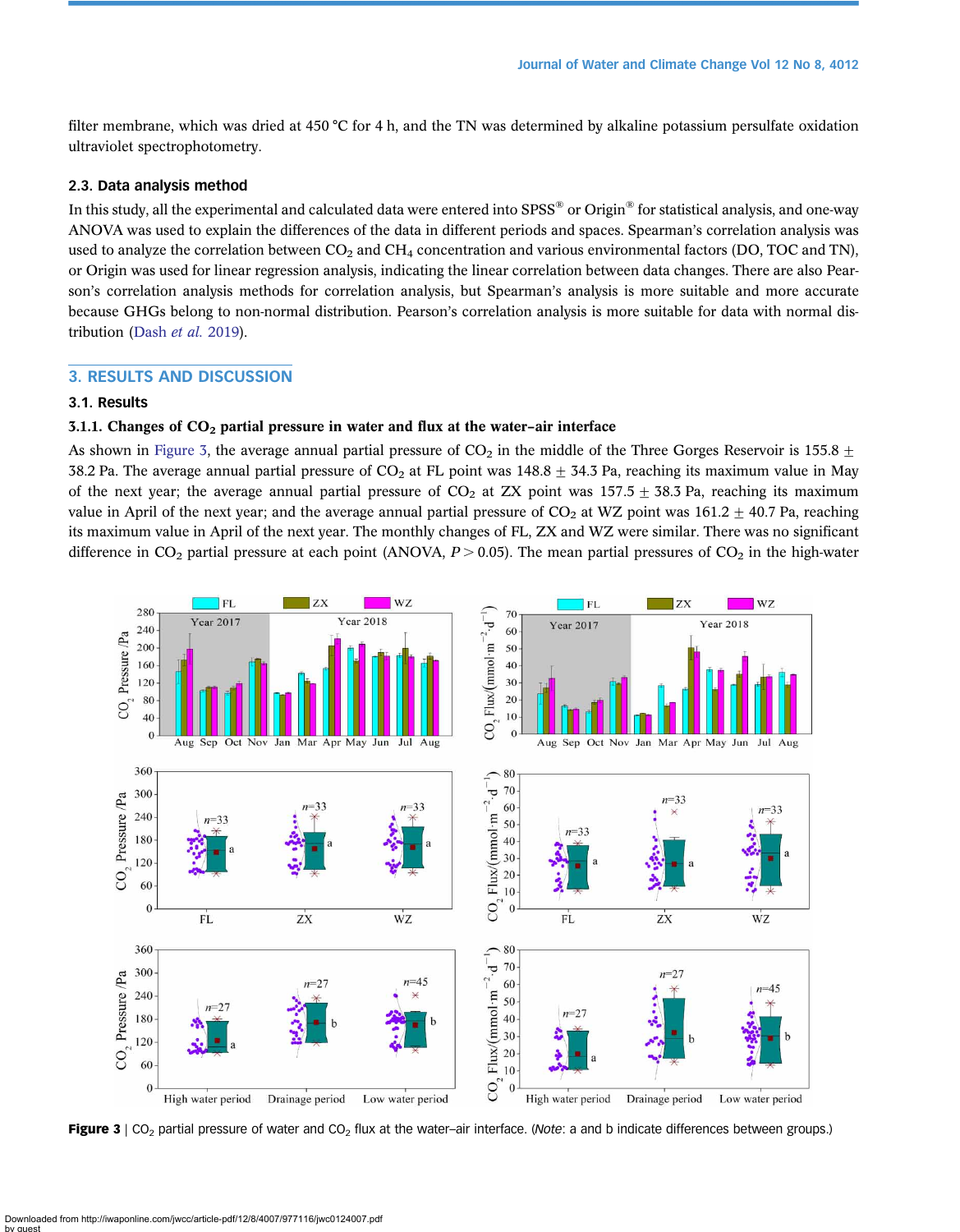stage, drainage stage and low-water stage were 124.6  $\pm$  32.5, 171.8  $\pm$  36.3 and 165.1  $\pm$  31.1 Pa, respectively. Under different operating conditions, the partial pressure of  $CO<sub>2</sub>$  changed significantly (ANOVA,  $P = 0.03 < 0.05$ ), and the drainage stage and the low-water stage were significantly higher than the high-water stage.

The average annual CO<sub>2</sub> flux in the middle of Three Gorges Reservoir is 27.4  $\pm$  10.8 mmol·m<sup>-2</sup>·d<sup>-1</sup>. The average annual  $CO_2$  flux at FL point was  $25.6 \pm 8.6$  mmol·m<sup>-2</sup>·d<sup>-1</sup>, reaching its maximum value in May of the following year; the average annual CO<sub>2</sub> flux at ZX point was  $26.6 \pm 11.0$  mmol·m<sup>-2</sup>·d<sup>-1</sup>, reaching its maximum value in April of the next year; and the average annual CO<sub>2</sub> flux at WZ point was  $30.0 \pm 11.9$  mmol·m<sup>-2</sup>·d<sup>-1</sup>, reaching its maximum value in April of the next year. The annual  $CO<sub>2</sub>$  flux is positive, which is the 'source' of atmospheric  $CO<sub>2</sub>$ . The monthly changes of FL, ZX and WZ were similar. There was no significant difference in  $CO<sub>2</sub>$  flux at each point (ANOVA,  $P > 0.05$ ). The average  $CO<sub>2</sub>$  fluxes were  $19.9 \pm 8.5$ ,  $32.2 \pm 11.6$  and  $28.9 \pm 9.0$  mmol·m<sup>-2</sup>·d<sup>-1</sup> in high-water stage, discharge period and low-water stage, respectively. Under the conditions of different operating periods,  $CO<sub>2</sub>$  flux changes significantly (ANOVA,  $P = 0.03 <$ 0.05), and the drainage stage and low-water stage are significantly higher than the high-water stage, which are similar laws to the partial pressure of  $CO<sub>2</sub>$ .

# 3.1.2. Changes of CH4 partial pressure in water and flux at the water–air interface

As shown in Figure 4, the average annual CH<sub>4</sub> partial pressure in the middle period of the Three Gorges Reservoir is 21.7  $\pm$ 8.4 Pa. The average annual CH<sub>4</sub> partial pressure at FL point was  $18.6 \pm 4.9$  Pa, reaching its maximum value in May of the next year; the average annual CH<sub>4</sub> partial pressure at ZX point was  $23.8 \pm 9.3$  Pa, reaching its maximum value in August; and the average annual CH<sub>4</sub> partial pressure at WZ point was 22.7  $\pm$  9.4 Pa, reaching its maximum value in August of the next year. There was no statistical difference in  $CH_4$  partial pressure at each point (ANOVA,  $P > 0.05$ ). The mean CH<sub>4</sub> partial



Figure 4 | CH<sub>4</sub> partial pressure of water and CH<sub>4</sub> flux at the water-air interface. (Note: a and b indicate differences between groups.)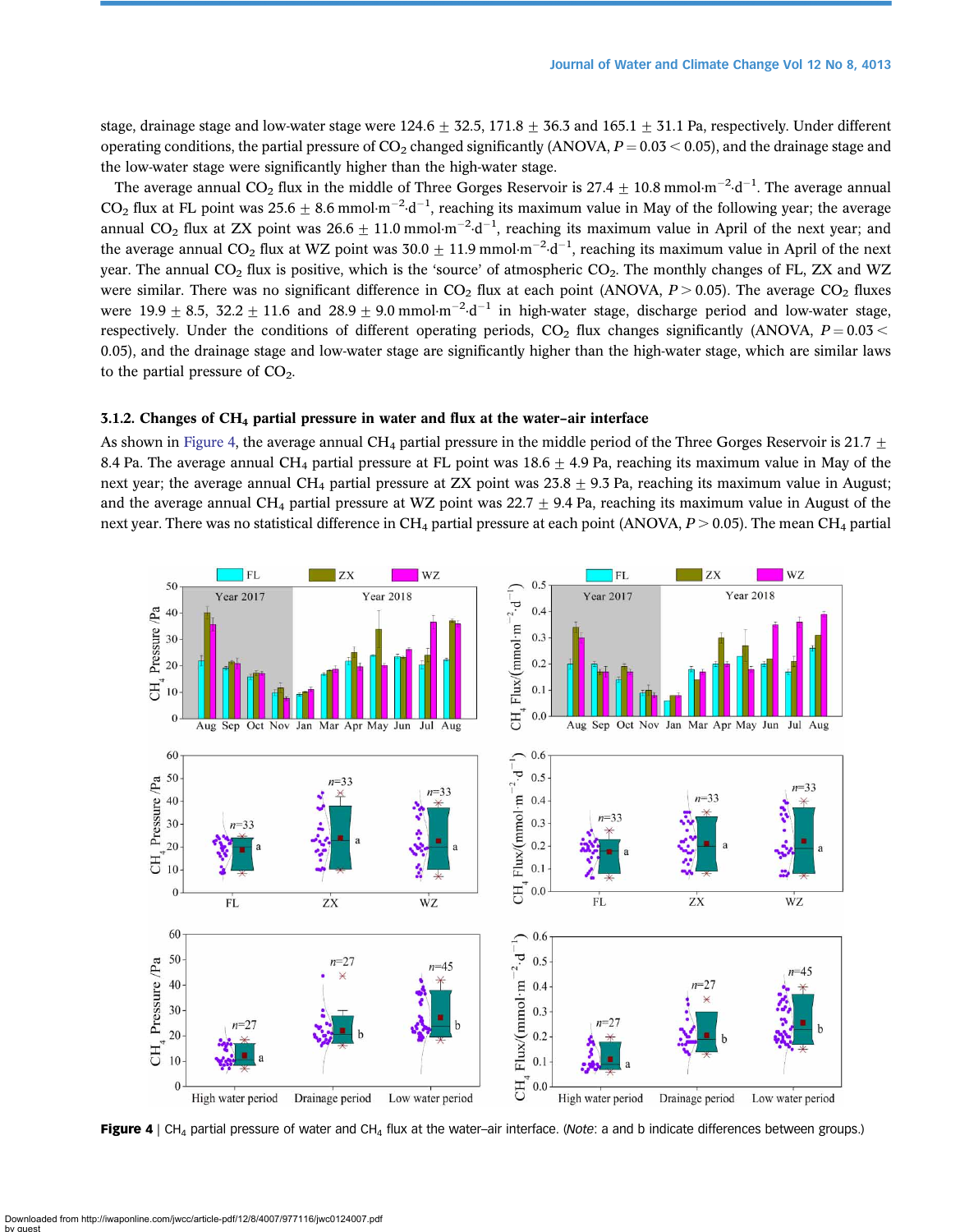pressure in high-water stage, drainage stage and low-water stage was  $12.2 \pm 3.4$ ,  $22.0 \pm 4.8$  and  $27.2 \pm 7.1$  Pa, respectively. Under different operating conditions, there were significant differences in CH<sub>4</sub> partial pressure (ANOVA,  $P = 0.000 < 0.05$ ), and the low-water stage and drainage stage were significantly higher than the high-water stage.

The average annual CH<sub>4</sub> flux in the middle of Three Gorges Reservoir is 0.20  $\pm$  0.09 mmol·m<sup>-2</sup>·d<sup>-1</sup>. The average annual CH<sub>4</sub> flux at FL point was  $0.17 \pm 0.05$  mmol·m<sup>-2</sup>·d<sup>-1</sup>, reaching its maximum value in August of the next year; the annual average CH<sub>4</sub> flux at ZX point was  $0.21 \pm 0.08$  mmol·m<sup>-2</sup>·d<sup>-1</sup>, reaching its maximum value in August; and the annual average CH<sub>4</sub> flux at WZ point was  $0.22 \pm 0.10$  mmol·m<sup>-2</sup>·d<sup>-1</sup>, reaching its maximum value in August of the next year. The annual  $CH<sub>4</sub>$  fluxes of FL, ZX and WZ are all positive and are the 'source' of atmospheric  $CH<sub>4</sub>$ . There was no statistical difference in CH<sub>4</sub> flux at each point (ANOVA,  $P > 0.05$ ). The average CH<sub>4</sub> flux in high-water stage, drainage stage and low-water stage is  $0.11 \pm 0.04$ ,  $0.20 \pm 0.04$  and  $0.25 \pm 0.07$  mmol·m<sup>-2</sup>·d<sup>-1</sup>, respectively. In different operating periods, CH<sub>4</sub> fluxes were significantly different (ANOVA,  $P = 0.000 < 0.05$ ), the low-water level and drainage stage were significantly higher than the high-water-level stage and the partial pressure of  $CH_4$  fluxes and  $CH_4$  presented similar laws.

#### 3.1.3. Changes in physical and chemical indices of water quality

The change rules of DO, TOC and TN in the middle of the Three Gorges Reservoir at different points and different operating periods are shown in Figure 5. At different points, DO, TOC and TN showed similar variation patterns, in which DO reached a higher value the next January, and TOC and TN both reached a higher value the next July. There was no significant difference in annual DO, TOC and TN values at FL, ZX and WZ. In different operation periods, DO reaches the highest value in the high-water stage and the lowest value in the low-water stage. Both TOC and TN reached the lowest value in the high-water stage and the highest value in the low-water stage.

## 3.1.4. Main influencing factors of GHG flux at the water–gas interface

The correlation between the partial pressure of GHG and the GHG flux at the water–gas interface and environmental indicators in the middle section of the Three Gorges Reservoir is shown in [Table 2](#page-8-0). Correlation analysis shows that the partial pressures of  $CO_2$ ,  $CH_4$  and fluxes of  $CO_2$  and  $CH_4$  at the water–gas interface in the middle part of the Three Gorges Reservoir are significantly positively correlated with TOC and TN, and extremely significantly negatively correlated with DO [\(Table 2](#page-8-0)). Correlation analysis of DO, TOC, TN and  $CH<sub>4</sub>$  fluxes is shown in [Figure 6.](#page-8-0)





Figure 5 | Distribution of DO, TOC and TN in the water body of the middle part of the Three Gorges Reservoir.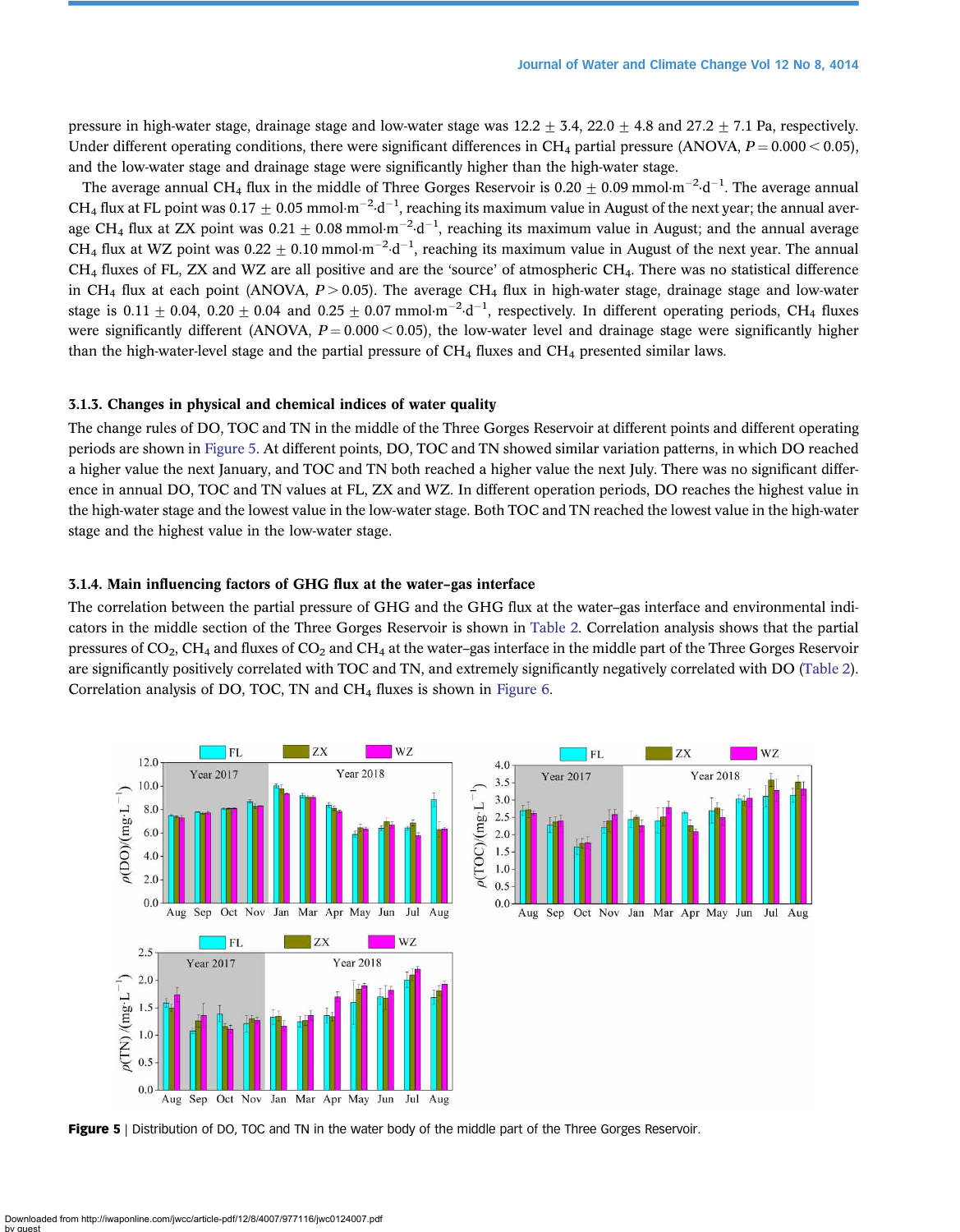|     | $CO2$ partial pressure | CH <sub>4</sub> partial pressure | CO <sub>2</sub> flux | CH <sub>4</sub> flux |
|-----|------------------------|----------------------------------|----------------------|----------------------|
| DO  | $-0.632**$             | $-0.752**$                       | $-0.481**$           | $-0.682**$           |
| TOC | $0.425*$               | $0.658**$                        | $0.380*$             | $0.572**$            |
| TN  | $0.662**$              | $0.699**$                        | $0.549**$            | $0.621**$            |

<span id="page-8-0"></span>Table 2 | Correlation between  $CO<sub>2</sub>$  and  $CH<sub>4</sub>$  partial pressure and flux and various physical and chemical indicators

 $*$ indicates  $P < 0.05$ , indicating significant correlation.

\*\*indicates  $P \le 0.01$ , indicating extremely significant correlation.



**Figure 6** | Correlation between TOC, TN and  $CH<sub>4</sub>$  fluxes.

#### 3.2. Discussion

#### 3.2.1. Sediment deposition and its effects

More than 90% of suspended sediment in the Three Gorges Reservoir has been deposited in the perennial backwater area and in the 'point' form in the wide valley and curved reach in the past 10 years (Hu et al. [2013\)](#page-12-0). Sediment deposition is related to river plane morphology, average flow rate, hydraulic residence time, sand-carrying capacity and relative sediment concen-tration (Li et al. [2016b](#page-12-0)). Sand-carrying capacity is greater than sediment concentration, resulting in scour, and conversely, sedimentation (Li et al. [2015b\)](#page-12-0).

As shown in [Figure 7](#page-9-0), in the Zhutuo–Cuntan section of the tail river of the reservoir, the hydraulic retention time is short, the flow rate is large and the sand-carrying capacity is greater than the sediment content. Therefore, scour is dominant in this section. The Cuntan–Fuling section belongs to the fluctuating backwater area, and the sand-carrying capacity is weakened. In the Fuling–Wanzhou section, the perennial backwater area of the reservoir, the average flow velocity decreased, the hydraulic retention time increased and the sand-carrying capacity greatly weakened. In addition, the overall shape of the channel was 'S', resulting in a large number of sediment deposition, which was the most serious section in the reservoir area (Hu [et al.](#page-12-0) [2013;](#page-12-0) Liu et al. [2014;](#page-12-0) Li et al. [2015b](#page-12-0), [2016b\)](#page-12-0). In the perennial backwater area of the first reservoir, affected by the impoundment of the Three Gorges Reservoir, the change of water level is basically synchronous with the water level in front of the Three Gorges Dam, the sand-carrying capacity is greatly reduced, the sand-carrying capacity is less than the sediment concentration and the sediment deposition is large.

According to the research [\(Yang](#page-13-0) et al. 2016), the average cumulative sediment deposition in the trunk stream of the Three Gorges Reservoir area was  $3,430 \pm 644.0$  tons. In the Zhutuo–Cuntan section of the reservoir end river area, the sediment caused scour and the sediment flushing amount was  $255.2 \pm 734,000$  tons. In the Cuntan–Fuling section of fluctuating backwater area, there was a small amount of silt deposition, which was  $285 \pm 2.588$  million tons. In the perennial backwater area of the first part of the reservoir, the sediment state is deposition, the deposition amount is  $960 + 2.485$  million tons, but the deposition is lower than that in the middle part of the reservoir. As shown in [Figure 7,](#page-9-0) from 2014 to 2017, due to the comprehensive influence of water conservancy projects' sand blocking, temporal and spatial distribution changes of rainfall, sand mining in river channels and other factors, the sediment transport quantity decreased significantly and the deposition rate slowed down somewhat.

The high CH4 flux in the middle section of the Three Gorges Reservoir (Fuling–Wanzhou section) is correlated to the spatial distribution and deposition of sediment ([Maeck](#page-12-0) et al. 2013). Compared to published literature, as shown in [Figure 8,](#page-9-0)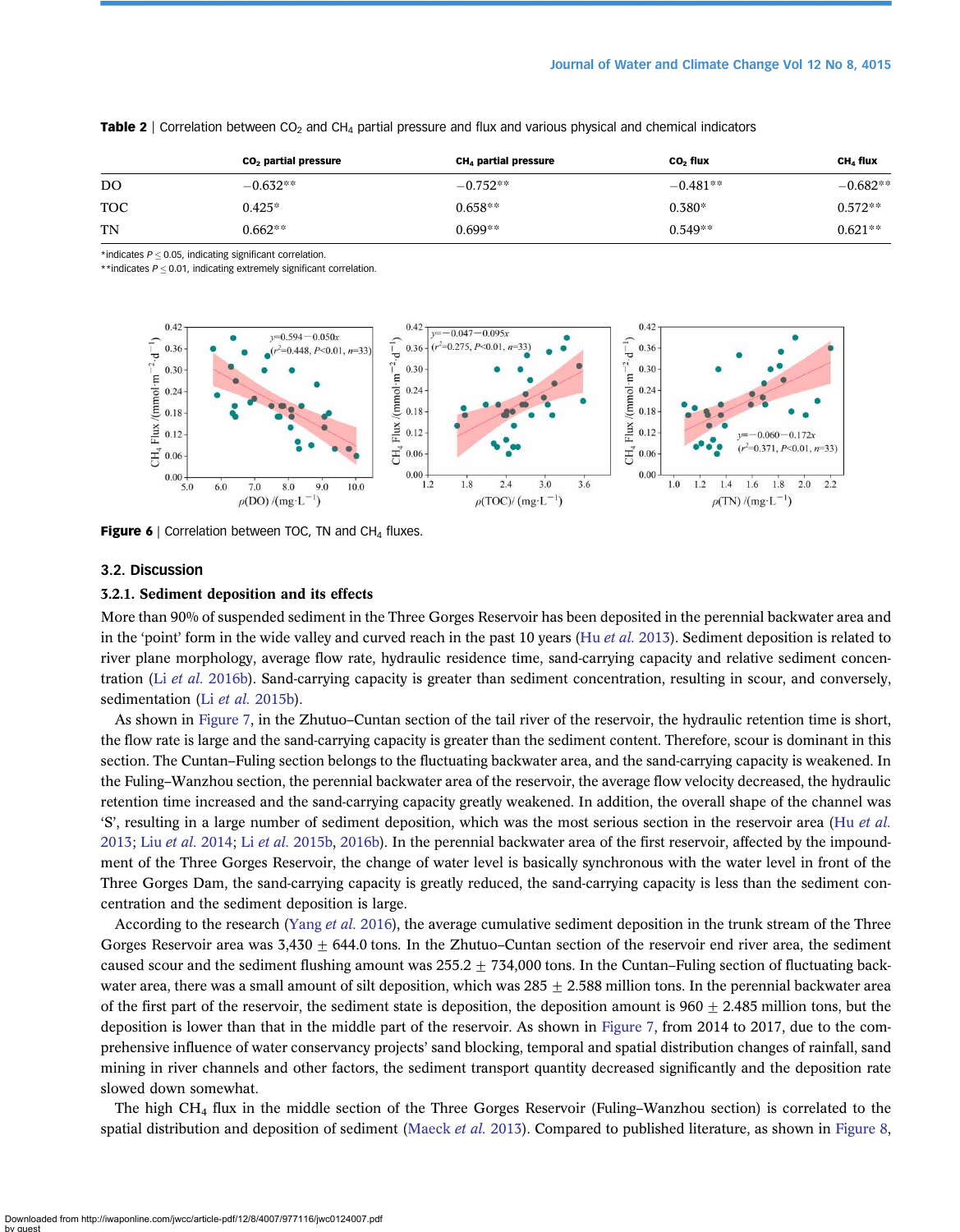<span id="page-9-0"></span>

Figure 7 | Schematic diagram of sedimentation, sedimentation and sedimentation in the Three Gorges Reservoir.



Figure 8 | Comparison of CO<sub>2</sub> and CH<sub>4</sub> fluxes in the first, middle and tail sections of the Three Gorges Reservoir area ([Yang](#page-12-0) et al. 2012; Yang [2017](#page-12-0); Yao [et al.](#page-13-0) 2012; Wei [et al.](#page-13-0) 2013; Li [et al.](#page-12-0) 2014; Fu [et al.](#page-11-0) 2016; [Zhao 2016\)](#page-13-0).

CO<sub>2</sub> and CH<sub>4</sub> fluxes at the water-gas interface in the Three Gorges Reservoir are 27.4  $\pm$  10.8 and 0.20  $\pm$  0.09 mmol·m<sup>-2</sup>·d<sup>-1</sup>, respectively. Compared to the published literature, as shown in Figure 7,  $CO<sub>2</sub>$  and  $CH<sub>4</sub>$  fluxes at the water–gas interface in the reservoir area compare with the reservoir head of the Three Gorges Reservoir [\(Yang](#page-13-0) et al. [2012](#page-13-0); Yao et al. 2012; [Zhao 2016](#page-13-0)) and the tail of the reservoir [\(Yang 2017\)](#page-12-0). There was no significant difference in  $CO_2$  flux, but the CH<sub>4</sub> flux in the middle of the reservoir was higher than the flux at the head and tail of the reservoir. The above relationship characteristics are also supported in the correlation analysis of physical and chemical indexes of water quality. As more sediment deposition in the middle section of the reservoir leads to a high  $CH_4$  flux, it is suggested that sediment deposition can be removed by dredging to slow down the  $CH<sub>4</sub>$  emission.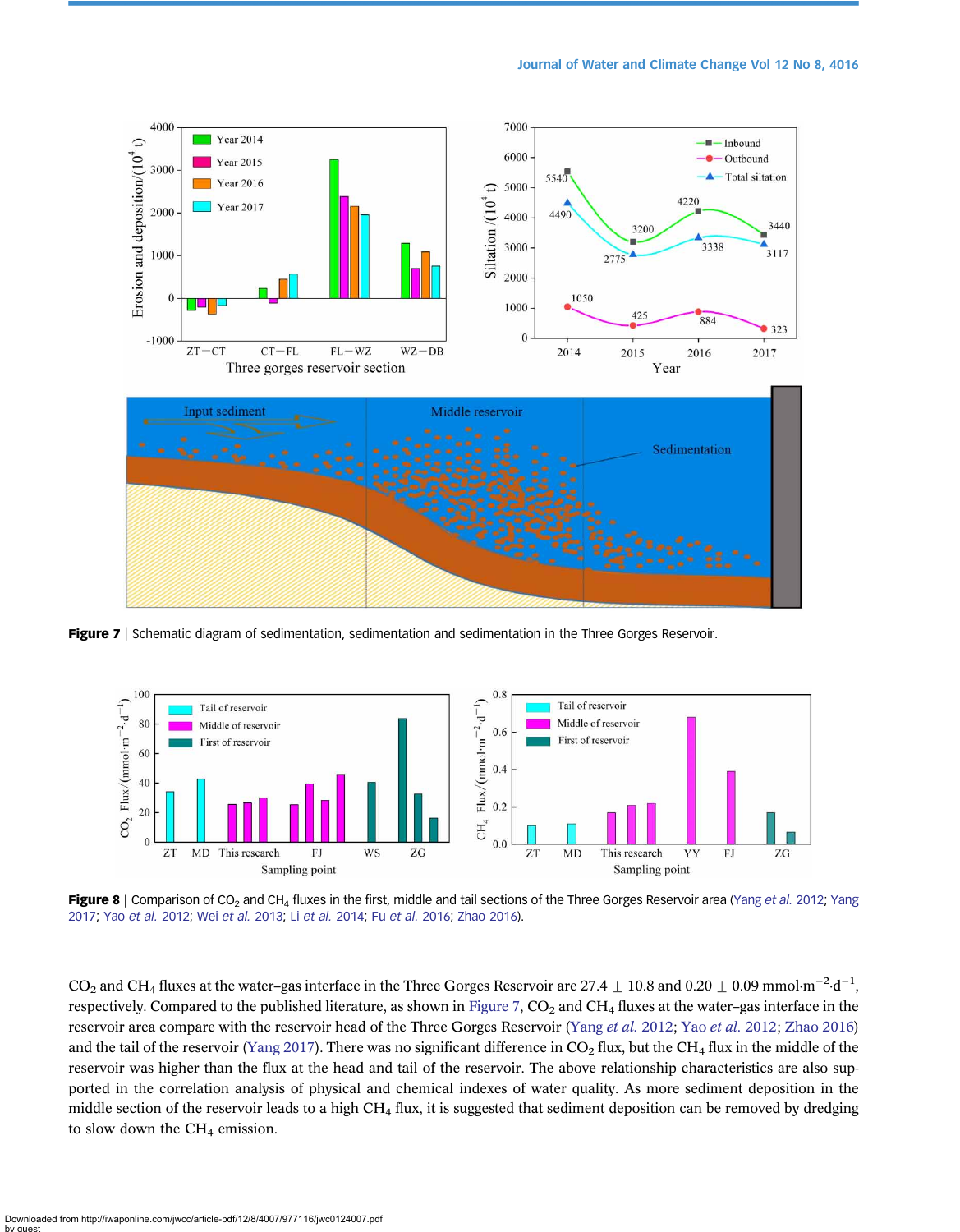# 3.2.2. Influence of DO

DO has an important effect on the discharge of  $CH_4$  in the reservoir ([Schrier-Uijl](#page-13-0) et al. 2011). The content of DO in water determines the process of organic matter degradation in water. Usually, in the process of the carbon cycle, the sediments  $CH_4$ produced in anaerobic conditions, through pore water into the sediment and water interface, and then enter the water upward diffusion, part of CH<sub>4</sub> in the process of diffusion was oxidized to CO<sub>2</sub>, and during the period of water diffusion, CH<sub>4</sub> is further oxidation, only a small amount of  $CH_4$  discharge into the atmosphere ([Chen](#page-11-0) et al. 2009). Studies have shown that  $CO_2$  flux is significantly negatively correlated with DO in water ([Wang](#page-13-0) et al. 2012). Similarly, the concentration of  $CH_4$  is significantly negatively correlated with the concentration of DO in water [\(Wang](#page-13-0) et al. 2009), indicating that the higher the DO in water, the more  $CH_4$  is oxidized. Biological activities in the water can affect DO concentration in the water, that is, phytoplankton can increase DO in the water through photosynthesis; on the contrary, respiration of aquatic plants and decomposition of organic matter can consume DO in the water. DO produced by photosynthesis also affects GHG production and emissions [\(Arend](#page-11-0) et al. 2011). In this study, there was a significant negative correlation between DO and CH<sub>4</sub> flux [\(Furlanetto](#page-12-0) et al. [2012\)](#page-12-0), and CH4 flux increased with the decrease of DO. In the middle part of the Three Gorges Reservoir, the DO in the low-water-level period is significantly lower than that in the high-water-level period, and the content of DO in the water body decreases, which results in the  $CH_4$  produced by the sediment at the bottom, cannot be fully oxidized during the rising process. Therefore, the content of  $CH_4$  in the low-water-level period is higher than that in the high-water-level period.

#### 3.2.3. Influence of TOC

The decomposition or mineralization of organic matter in lakes or reservoirs is essential for the production of  $CO_2$  and  $CH_4$ . The main source of organic carbon in water is related to the system biological residues and exogenous input. Organic carbon is the direct carbon source of methanogenic bacteria decomposition and  $CO<sub>2</sub>$  production, and its content has an important influence on the production and emission of  $CO_2$  and  $CH_4$  in the reservoir ([Sobek](#page-13-0) et al. 2012). Under anaerobic conditions, the decomposition of most organic matter at the bottom of the reservoir promotes the formation of  $CH<sub>4</sub>$  [\(Roland](#page-13-0) *et al.* 2017). DOC affects the  $CO<sub>2</sub>$  concentration of water to some extent, and this effect varies depending on the concentration, source and geographic location of the DOC ([Zhao](#page-13-0) et al. 2008). During the silting process in the middle section of the Three Gorges Reservoir, a large amount of organic carbon is carried, providing a carbon source for methanogens at the bottom. Under the action of the methanogens and the DO in the water column,  $CO_2$  and  $CH_4$  are generated and released into the atmosphere ([Jacinthe](#page-12-0) *et al.* 2012). When the content of organic matter in sediments and water is high, the number of methanogenic bacteria increases, and the increase of CH4 production leads to the increase of emission flux. In this study, TOC in water was significantly positively correlated with CH<sub>4</sub> flux [\(Martinez-Cruz](#page-12-0) et al. 2017). As shown in [Figure 6](#page-8-0), CH<sub>4</sub> flux increased with the increase of TOC (Li et al. [2018a\)](#page-12-0). In northern reservoirs with high DOC concentrations, CO<sub>2</sub> concentrations are usually strongly correlated with DOC concentrations, and aquatic metabolism may be the main driver of  $CO<sub>2</sub>$  oversaturation [\(Saidi & Koschorreck 2017](#page-13-0)).

#### 3.2.4. Influence of TN

TN is often used to indicate the degree of water pollution by nutrients. The increase of water nutrient level is conducive to  $CH<sub>4</sub>$  production, mainly due to the increase of nutrient elements and organic carbon content transported from water to sediment, methanogens get more substrates and nutrients, dissolved nitrogen in rivers is a potential contributor to GHG emissions (Qu [et al.](#page-13-0) 2017). Previous studies have shown that  $CH_4$  production in lake and reservoir sediments increases with the increase of lake nutrient level [\(Davidson](#page-11-0) et al. 2015). On the one hand, phytoplankton will absorb nitrogen nutrients in the water under photosynthesis, resulting in a decrease in  $CO_2$  concentration in the water, and atmospheric  $CO_2$  will enter the water ([Jiang](#page-12-0) et al. 2012). On the other hand, the increase of nitrogen concentration in water will improve primary productivity, increase water respiration and lead to the increase of  $CO<sub>2</sub>$  concentration in water. Thus, the transition leads to changes in the  $CO<sub>2</sub>$  'source' and 'sink' processes between photosynthesis and respiration. The increase of nitrogen nutrients in the reservoir ecosystem [\(Morgane](#page-12-0) et al. 2019) can stimulate primary production and carbon sequestration ([Knoll](#page-12-0) et al. [2013\)](#page-12-0). The high concentration of nutrients can provide substrates for aquatic organisms to accelerate respiration, reduce DO in water and form an anaerobic environment, which is conducive to the generation and discharge of CH<sub>4</sub> in water. In this study, TN and CH<sub>4</sub> flux showed a very significant positive correlation, as shown in [Figure 6](#page-8-0), and CH<sub>4</sub> flux increased with the increase of TN content. The results show that the TN content in the water body is the environmental factor affecting the seasonal variation of  $CH<sub>4</sub>$  emission.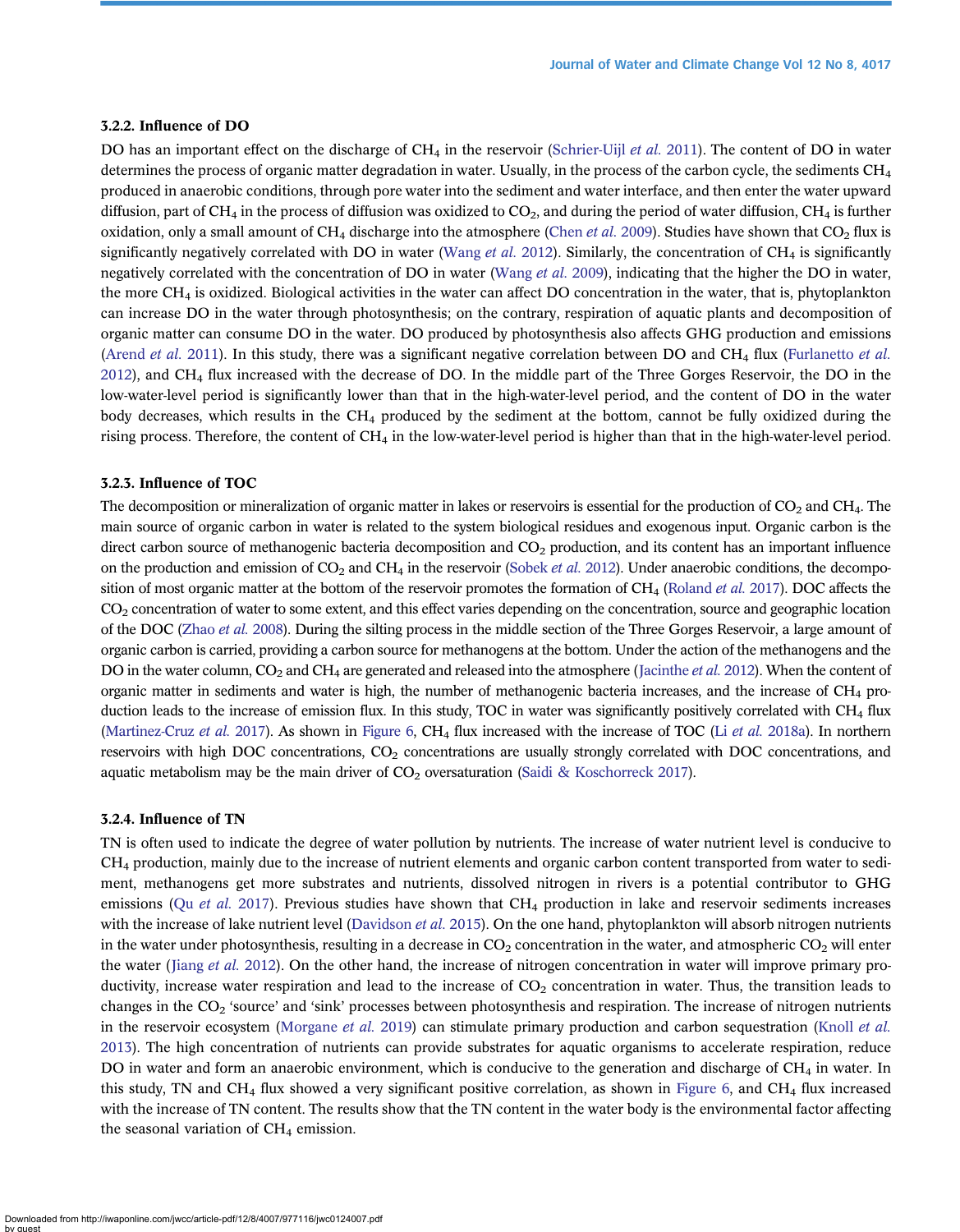# <span id="page-11-0"></span>4. CONCLUSIONS

- 1. The average annual CO<sub>2</sub> flux in the middle of the Three Gorges Reservoir is 27.4  $\pm$  10.8 mmol·m<sup>-2</sup>·d<sup>-1</sup>. There was no statistical difference in the  $CO_2$  flux between the measured points. The  $CO_2$  flux during the drainage period and the low-waterlevel period was significantly higher than that during the high-water-level period, and reached the lowest value during the high-water-level period. The average annual CH<sub>4</sub> flux in the middle of the reservoir area is 0.20  $\pm$  0.09 mmol·m<sup>-2</sup>·d<sup>-1</sup>. There is no statistical difference in  $CH_4$  flux between the measured points, and  $CH_4$  flux in the drainage stage and the low-water stage is significantly higher than that in the high-water stage.
- 2. In the middle part of the Three Gorges Reservoir, there is a certain correlation between the spatial distribution and deposition amount of sediment and the emission of carbon flux of GHG. With the increase of sediment deposition, the emission of carbon flux of GHG also tends to increase. The partial pressure and flux of  $CO<sub>2</sub>$  and  $CH<sub>4</sub>$  in water were significantly positively correlated with TOC and TN and significantly negatively correlated with DO.
- 3. The high value of  $CH_4$  flux at the water–gas interface in the middle section of the reservoir is related to the spatial distribution and deposition of sediment. In future studies, the GHG emission in the middle section of the reservoir should be further studied in combination with the physical and chemical characteristics of sediment.
- 4. This research focuses on the macroscopic exploration of the middle section of the Three Gorges Reservoir area (Wanzhou–Fuling section). However, there is still a lack of microscopic observations in this field, such as microbes, phytoplankton and zooplankton related to GHGs, which need to be further studied.
- 5. The research is based on long-term observation and is heavily influenced by field conditions. Further research can be carried out in the area of laboratory simulation experiment.

#### ACKNOWLEDGEMENT

This work was supported by the National Natural Science Foundation Project of China (No.51609026) and the Postgraduate Research Innovation Project of Chongqing Jiaotong University (CYS21352).

### DATA AVAILABILITY STATEMENT

All relevant data are included in the paper or its Supplementary Information.

#### **REFERENCES**

- Abril, G., Martinez, J. M., Artigas, L. F., Moreira-Turcq, P., Benedetti, M. F., Vidal, L., Meziane, T., Kim, J.-H., Bernardes, M. C., Savoye, N., Deborde, J., Souza, E. L., Albéric, P., Landim de Souza, M. F. & Roland, F. 2014 [Amazon River carbon dioxide outgassing fuelled by](http://dx.doi.org/10.1038/nature12797) [wetlands](http://dx.doi.org/10.1038/nature12797). Nature 505 (7483), 395–398.
- Alizadeh, M. J., Kavianpour, M. R., Danesh, M., Adolf, J., Shamshirband, S. & Chau, K.-W. 2018 Effect of river fl[ow on the quality of estuarine](http://dx.doi.org/10.1080/19942060.2018.1528480) [and coastal waters using machine learning models](http://dx.doi.org/10.1080/19942060.2018.1528480). Engineering Applications of Computational Fluid Mechanics 12 (1), 810-823.
- Arend, K. K., Beletsky, D., Depinto, J. V., Ludsin, S. A, Roberts, J. J., Rucinski, D. K., Scavia, D., Schwab, D. J. & Höök, T. O. 2011 [Seasonal](http://dx.doi.org/10.1111/j.1365-2427.2010.02504.x) and interannual effects of hypoxia on fi[sh habitat quality in central Lake Erie.](http://dx.doi.org/10.1111/j.1365-2427.2010.02504.x) Freshwater Biology 56 (2), 366–383.
- Barros, N., Cole, J. J., Tranvik, L. J., Prairie, Y. T., Bastviken, D., Huszar, V. L. M., del Giorgio, P. & Roland, F. 2011 [Carbon emission from](http://dx.doi.org/10.1038/ngeo1211) [hydroelectric reservoirs linked to reservoir age and latitude](http://dx.doi.org/10.1038/ngeo1211). Nature Geoscience 4 (9), 593–596.
- Chen, X. Y., Dan, H. C., Jiang, D. G., Li, H. & Dai, L. 2009 Research on process of GHG emission from reservoir. Water Resources and Power 27 (5), 37–39.
- Dash, S. S., Sahoo, B. & Raghuwanshi, N. S. 2019 [A SWAT-Copula based approach for monitoring and assessment of drought propagation in](http://dx.doi.org/10.1016/j.ecoleng.2018.11.021) [an irrigation command.](http://dx.doi.org/10.1016/j.ecoleng.2018.11.021) Ecological Engineering 127, 417–430.
- Dash, S. S., Sahoo, B. & Raghuwanshi, N. S. 2021 [How reliable are the evapotranspiration estimates by Soil and Water Assessment Tool](http://dx.doi.org/10.1016/j.jhydrol.2020.125838) (SWAT) and Variable Infi[ltration Capacity \(VIC\) models for catchment-scale drought assessment and irrigation planning?](http://dx.doi.org/10.1016/j.jhydrol.2020.125838) Journal of Hydrology 592, 125838.
- Davidson, T. A., Audet, J., Svenning, J. C., Lauridsen, T. L., Søndergaard, M., Landkildehus, F., Larsen, S. E. & Jeppesen, E. 2015 Eutrophication effects on GHG fl[uxes from shallow-lake mesocosms override those of climate warming.](http://dx.doi.org/10.1111/gcb.13062) Global Change Biology 21 (12), 4449–4463.
- Fu, J. N., Cao, M., Deng, B., Ziran, Z., Chen, Y., Dang, C., Wang, Y. & Wang, F. 2016 Partial pressure and diffusion flux of dissolved carbon dioxide in typical mainstream and tributaries of the Three Gorges Reservoir during high water level period. Earth and Environment 44 (1), 64–72.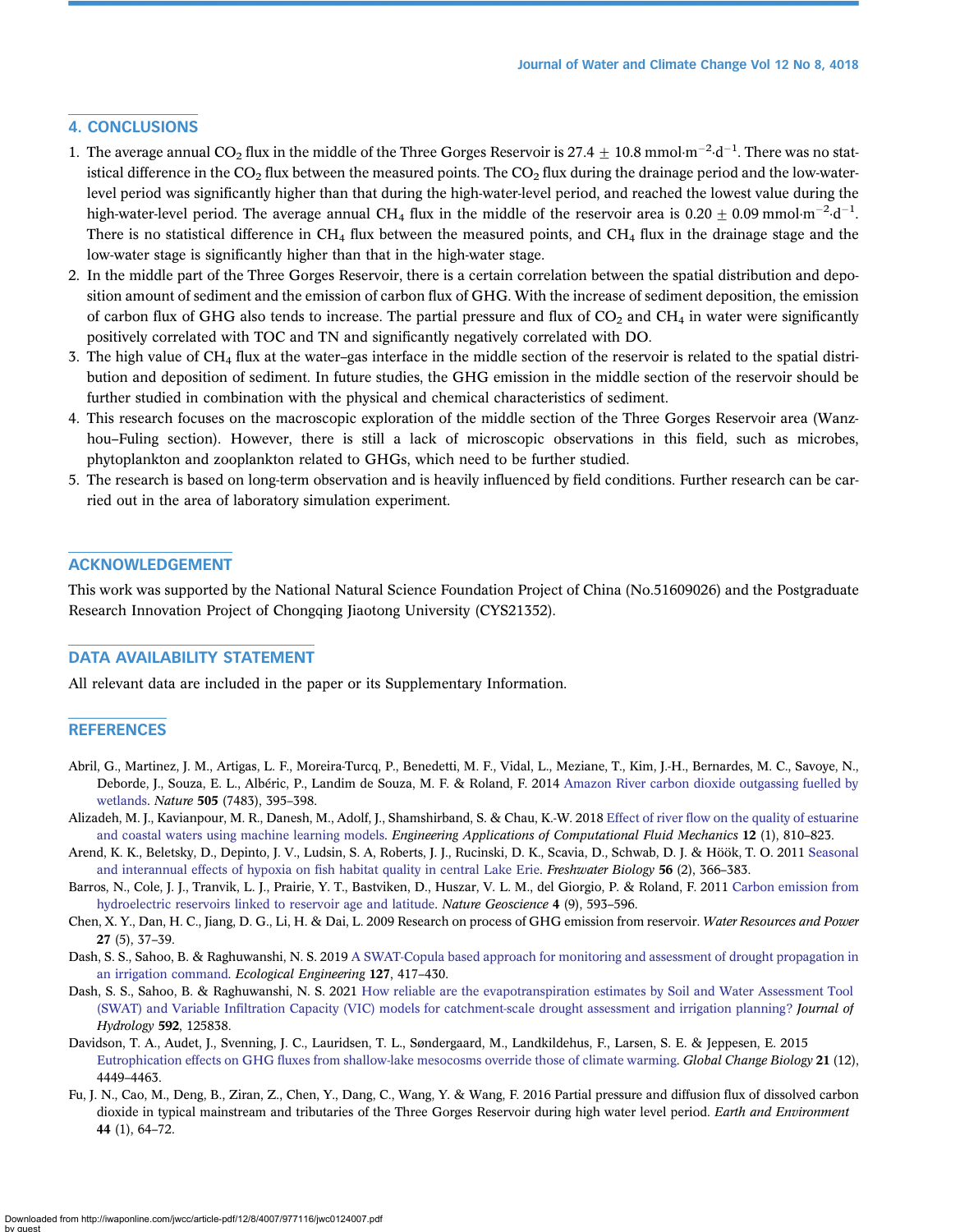- <span id="page-12-0"></span>Furlanetto, L. M., Marinho, C., Palma, S. C., Albertoni, E. F., Figueiredo-Barros, M. P. & de Assis Esteves, F. 2012 [Methane levels in shallow](http://dx.doi.org/10.1016/j.limno.2011.09.009) [subtropical lake sediments: dependence on the trophic status of the lake and allochthonous input](http://dx.doi.org/10.1016/j.limno.2011.09.009). *Limnologica* 42 (2), 151–155.
- Gong, W. J., Wen, S. L., Wang, H. W. et al. 2019 Characteristics of GHG occurrence and emission in summer and autumn of Daheiting Reservoir. China Environmental Science 39 (11), 4611–4619.
- Hu, J., Yang, S. F., Wang, X. K., Tao, W., Xin, L. & Zhong, J. 2013 Sedimentation in Yangtze River above Three Gorges Project since 2003. Journal of Sediment Research 1, 39–44.
- Jacinthe, P. A., Filippelli, G. M., Tedesco, L. P. & Raftis, R. 2012 [Carbon storage and GHG emission from a](http://dx.doi.org/10.1016/j.catena.2011.03.012) fluvial reservoir in an agricultural [landscape.](http://dx.doi.org/10.1016/j.catena.2011.03.012) Catena 94 (9), 53–63.
- Jiang, T., Guo, J. S., Li, Z., Fang, F., Bai, L. & Liu, J. 2012 A preliminary study on the characteristics of greenhouse gas fluxes at the water-air interface of Pengxi River, a tributary of the Three Gorges Reservoir, under different operating conditions. Environmental Science 33 (5), 1463–1470.
- Kargar, K., Samadianfard, S., Parsa, J., Nabipour, N., Shamshirband, S., Mosavi, A. & Chau, K.-W. 2020 [Estimating longitudinal dispersion](http://dx.doi.org/10.1080/19942060.2020.1712260) coeffi[cient in natural streams using empirical models and machine learning algorithms](http://dx.doi.org/10.1080/19942060.2020.1712260). Engineering Applications of Computational Fluid Mechanics 14 (1), 311–322.
- Knoll, L. B., Vanni, M. J., Renwick, W. H., Dittman, E. K. & Gephart, J. A. 2013 Temperate reservoirs are large carbon sinks and small CO<sub>2</sub> [sources: results from high-resolution carbon budgets](http://dx.doi.org/10.1002/gbc.20020). Global Biogeochemical Cycles 27 (1), 52–64.
- Kolb, B. & Ettre, L. S. 2006 Static Headspace-Gas Chromatography: Theory and Practice, 2nd edn. Jone Wiley and Sons, New Jersey, p. 349.
- Kumar, A., Yang, T. & Sharma, M. P. 2019 [GHG measurement from Chinese freshwater bodies: a review.](http://dx.doi.org/10.1016/j.jclepro.2019.06.052) Journal of Cleaner Production 233, 368–378.
- Lemer, J. & Roger, P. 2001 [Production, oxidation, emission and consumption of methane by soils: a review.](http://dx.doi.org/10.1016/S1164-5563(01)01067-6) European Journal of Soil Biology 37, 25–50.
- Li, Z., Bai, L., Guo, J., Fang, F. & Jiang, T. 2013 Comparative study on water-air CO<sub>2</sub>,CH<sub>4</sub> flux in two tributaries in the Three Gorges Reservoir, China. Environmental Science 34 (3), 1009–1015.
- Li, S., Wang, C. Y., Cao, M., Qian, H., Xu, T., Zhou, Z., Deng, B. & Wang, F. 2014 Partial pressure and diffusion flux of dissolved carbon dioxide in the mainstream and tributary of the central Three Gorges Reservoir in summer. *Environmental Science* 35 (3), 885–891.
- Li, W. J., Yang, S. F. & Fu, X. F. 2015a Sedimentation characteristics of the Three Gorges Reservoir during its initial operation. Advances in Water Science 26 (5), 676–685.
- Li, W. J., Yang, S. F., Hu, J. & Fu, X. 2015b Experimental research on flocculation of fine sediment in Three Gorges Reservoir area. Journal of Basic Science and Engineering 23 (5), 851–859.
- Li, L., Pu, J. B., Li, J. H., Shi, Y., Qiong, X. & Tao, Z. 2016a Variations of CO<sub>2</sub> exchange fluxes across water-air interface and environmental meaning in a surface stream in subtropical karst area, SW China. Environment Science 37 (7), 2487–2495.
- Li, W. J., Li, N., Yang, S. F. & Wang, T. 2016b Analysis of the sedimentation in the Three Gorges Reservoir based on the sediment carrying capacity. Advances in Water Science 27 (5), 726–734.
- Li, S. Y. 2018 CO<sub>2</sub> [oversaturation and degassing using chambers and a new gas transfer velocity model from the Three Gorges Reservoir](http://dx.doi.org/10.1016/j.scitotenv.2018.05.345) [surface.](http://dx.doi.org/10.1016/j.scitotenv.2018.05.345) Science of the Total Environment 640, 908-920.
- Li, L., Xue, B., Yao, S., Tao, Y. & Yan, R. 2018a Spatial–[temporal patterns of methane dynamics in Lake Taihu](http://dx.doi.org/10.1007/s10750-018-3670-4). Hydrobiologia 822 (1), 143–156.
- Li, Z., Chen, Y. B., Li, C., Guo, J., Xiao, Y. & Lu, L. 2018b Advances of eco-environmental effects and adaptive management in river cascading development. Advances in Earth Science 33 (07), 675–686.
- Li, Z., Lu, H. L., Lv, P. Y., Zhang, Z. Y. & Guo, J. S. 2020 Imbalanced stoichiometric reservoir sedimentation regulates methane accumulation in China's Three Gorges Reservoir. Water Resources Research 56 (9), 26447.
- Liu, Y., Yang, S. F. & Hu, P. 2014 Discussion on the siltation characteristics of continuous bends in the early storage period of the Three Gorges Reservoir area. Yangtze River 45 (1), 1–4.
- Liu, S., Xi, X. L., Xia, X., Yang, X. & Ran, L. 2017 Hydrological and geomorphological control on CO<sub>2</sub> [outgassing from low-gradient large](http://dx.doi.org/10.1016/j.jhydrol.2017.04.044) [rivers: an example of the Yangtze River system](http://dx.doi.org/10.1016/j.jhydrol.2017.04.044). Journal of Hydrology 550, 26–41.
- Liu, W. T., Yao, X. L., Xue, J. Y., Zhao, Z., Zhang, L., Wang, X. & Cai, Y. 2019 Seasonal and spatial variations in GHG (CH<sub>4</sub> and CO<sub>2</sub>) emission along the riparian zone of middle and lower reaches of Yangtze River. Resources and Environment in the Yangtze Basin 28 (11), 2718–2726.
- Luo, J. C., Mao, R. & Li, S. Y. 2018 pCO<sub>2</sub> in the main rivers of the Three Gorges Reservoir and its influencing factors. *Environmental Science* 39 (7), 3134–3141.
- Maeck, A., DelSontro, T., McGinnis, D. F., Fischer, H., Flury, S., Schmidt, M., Fietzek, P. & Lorke, A. 2013 [Sediment trapping by dams](http://dx.doi.org/10.1021/es4003907) [creates methane emission hot spots.](http://dx.doi.org/10.1021/es4003907) Environmental Science & Technology 47, 8130–8137.
- Martinez-Cruz, K., Gonzalez-Valencia, R., Sepulveda, J. A., Plascencia-Hernandez, F., Belmonte-Izquierdo, Y. & Thalasso, F. 2017 [Methane](http://dx.doi.org/10.1007/s00027-016-0487-y) [emission from aquatic ecosystems of Mexico City.](http://dx.doi.org/10.1007/s00027-016-0487-y) Aquatic Sciences 79 (1), 159–169.
- Mccully, P. 2002 Flooding the Land, Warming the Earth: GHG Emissions from Dams. International Rivers Network, Berkeley, CA, USA.
- Morales-Pineda, M., Cozar, A., Laiz, I., Úbeda, B. & Gálvez, J. A. 2014 [Daily, biweekly, and seasonal temporal scales of](http://dx.doi.org/10.1002/2013JG002317)  $pCO<sub>2</sub>$  [variability in](http://dx.doi.org/10.1002/2013JG002317) two stratifi[ed Mediterranean reservoirs.](http://dx.doi.org/10.1002/2013JG002317) Journal of Geophysical Research Biogeosciences 119 (4), 509–520.
- Morgane, L. M., Chantal, G.-O., Alain, M., Souchon, Y., Étrillard, C., Levain, A., Moatar, F., Pannard, A., Souchu, P., Lefebvre, A. & Pinay, G. 2019 [Eutrophication: a new wine in an old bottle?](http://dx.doi.org/10.1016/j.scitotenv.2018.09.139) Science of the Total Environment 651, 1-11.
- Nilsson, C. & Berggren, K. 2000 [Alterations of riparian ecosystems caused by river regulation.](http://dx.doi.org/10.1641/0006-3568(2000)050[0783:AORECB]2.0.CO;2) BioScience 50 (9), 783–792.